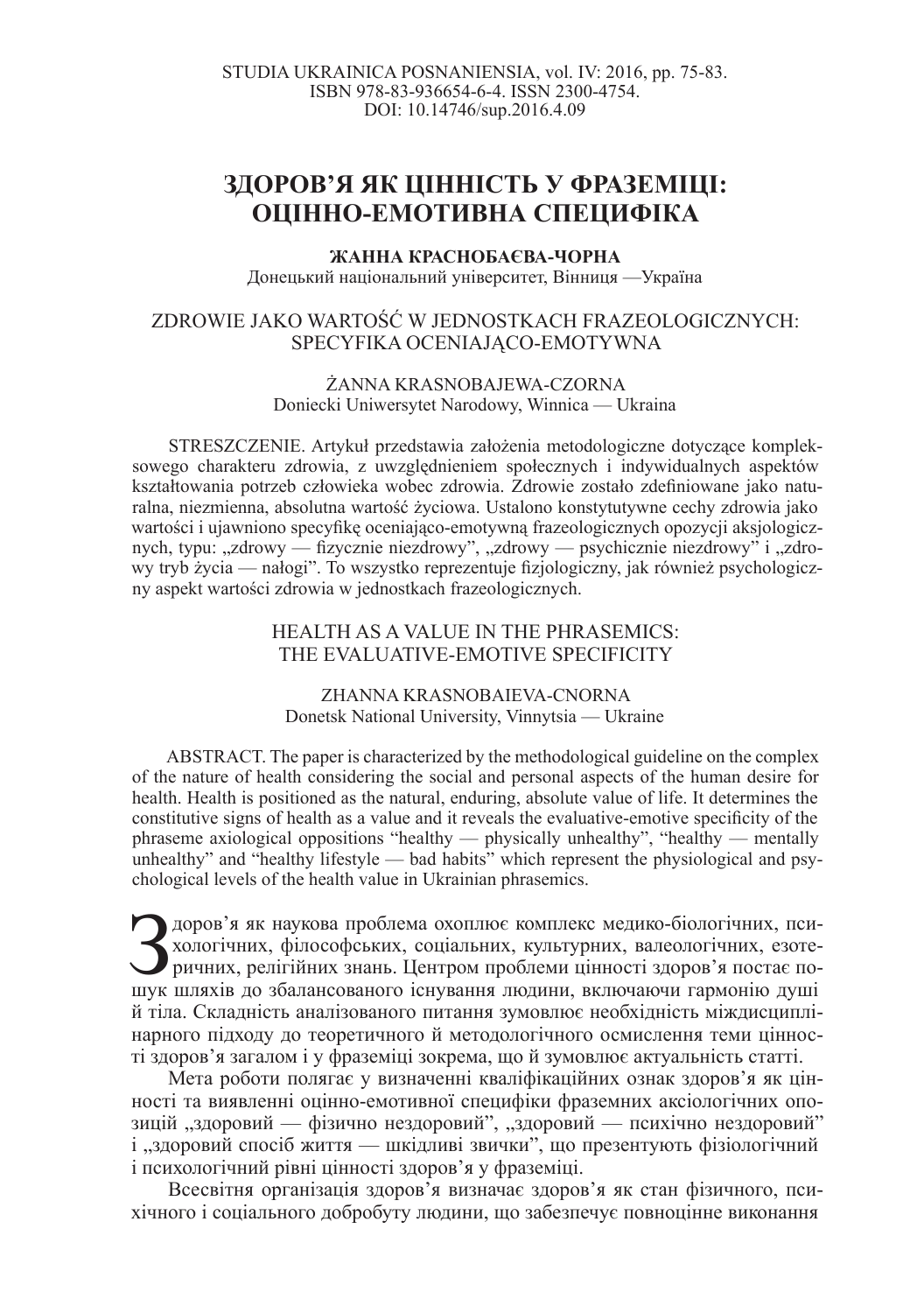трудових, соціальних і біологічних функцій, а не тільки як відсутність хвороби і фізичних дефектів. У такий спосіб, кваліфікаційними ознаками здоров'я постають: відсутність хвороби, нормальне функціонування організму, динамічна рівновага організму в системі "людина — довкілля"; духовний і соціальний добробут, здатність адаптуватися до умов існування, виконання основних соціальних функцій (спілкування, робота, освіта тощо). Оцінка здоров'я нерозривно пов'язана із: спадковістю, психосоматичною конституцією людини, її морфологічними, фізіологічними й ендокринними особливостями, рівнем санітарногігієнічної культури, харчуванням, специфікою звичаїв і традицій, розвитком медицини, способом життя, власним ставленням до здоров'я тощо.

У лінгвокультурологічних студіях досліджено такі аспекти концепту здоров'я: перцептивний образ концепту *здоров'я* у російській мові (О. Петкау<sup>1</sup>) та ступінь модифікації концепту здоров'я під впливом екстралінгвальних чинників (на матеріалі російської пареміології) (О. Петкау<sup>2</sup>), концепт гнів як небажане для людини психічне переживання, що шкодить здоров'ю, у німецькій пареміології (М. Красавський<sup>з</sup>), лінгвістичні параметри концепту здоров'я в англійській мові (О. Усачева<sup>4</sup>), зіставний аналіз концепту здоров'я у двох мовах (Н. Романишин і О. Шерстньова<sup>5</sup>, Л. Тимошенко<sup>6</sup>, Л. Туленінова<sup>7</sup>). На думку Л. Туленінової, поняттєвий аспект концепту здоров'я становлять "цілісність організму", "стійкість функціонування організму людини", "сила людини"; образний бік формують асоціації здоров'я з природними явищами, артефактами культури, яким приписані людиною ознаки цілісності та краси; ціннісний бік полягає у визнанні фізично-психічного стану людини найважливішим аспектом життя, що зумовлює систему пріоритетів її поведінки, зокрема дотримання здорового способу життя. О. Петкау вважає, що здоров'я сприймалось i сприймається як основна цінність, відтісняючи матеріальні блага у периферійну зону. Концепт здоров'я, на думку дослідниці, формується такими культурними смислами: здоров'я як цінність, здоров'я як умова, здоров'я як відсутність хвороби, здоров'я як духовна складова, здоров'я як фізична складова, здоров'я як гармонійна складова, піклування про здоров'я, здорові звички, здорове харчування, здоровий сон, здорова людина як об'єкт іронії, здоров'я як об'єкт для хитрощів, здоров'я як гармонійний ідеал.

У системі цінностей здоров'я визначають як природню, неперехідну, абсолютну життєву цінність, що міститься на верхньому щаблі ієрархії цінностей поряд із красою, істиною, щастям тощо. Здоров'я — це цінність, до якої треба

<sup>&</sup>lt;sup>1</sup> А. Ю. Петкау, Ольфакторный образ концепта здоровье в русском языковом сознании, [в:] "Уральский филологический вестник. Сер. Психолингвистика в образовании", Екатеринбург  $2013, \hat{N}_2$  4, c. 101–109.

<sup>&</sup>lt;sup>2</sup> А. Ю. Петкау, Концепт "здоровье" как культурный феномен. На материале русского ларемиологического фонда, [в:] "Известия Уральского федерального университета. Сер. 2. Гуманитарные науки", Екатеринбург 2014, № 1 (124), с. 192-201.

<sup>&</sup>lt;sup>3</sup> Н. А. Красавский, Концепт "ZORN" в пословично-поговорочном фонде немецкого языка, [в:] "Теоретическая и прикладная лингвистика", Воронеж 2000, вып. 2, с. 78–89.

<sup>&</sup>lt;sup>4</sup> А. Н. Усачева, Лингвистические параметры концепта "Состояние здоровья" в современном английском языке, Дисс. канд. филол. наук, Волгоград 2002.

<sup>&</sup>lt;sup>5</sup> N. I. Romanyshyn, O. V. Sherstniova, *Concept*, *health*" in the English and Ukrainian *languages*, [в:] "Науковий вісник Волинського національного університету імені Лесі Українки", Волинь 2011, № 3, с. 165–169.

<sup>&</sup>lt;sup>6</sup> Л. О. Тимошенко, Скалярно-антонимический комплекс концепта здоровье в русском и английском языках, Автореф. дис. канд. филол. наук, Уфа 2005.

<sup>&</sup>lt;sup>7</sup> Л. В. Туленинова, Концепты "здоровье" и "болезнь" в английской и русской лингво*культурах*, Автореф. дисс. канд. филол. наук, Волгоград 2008.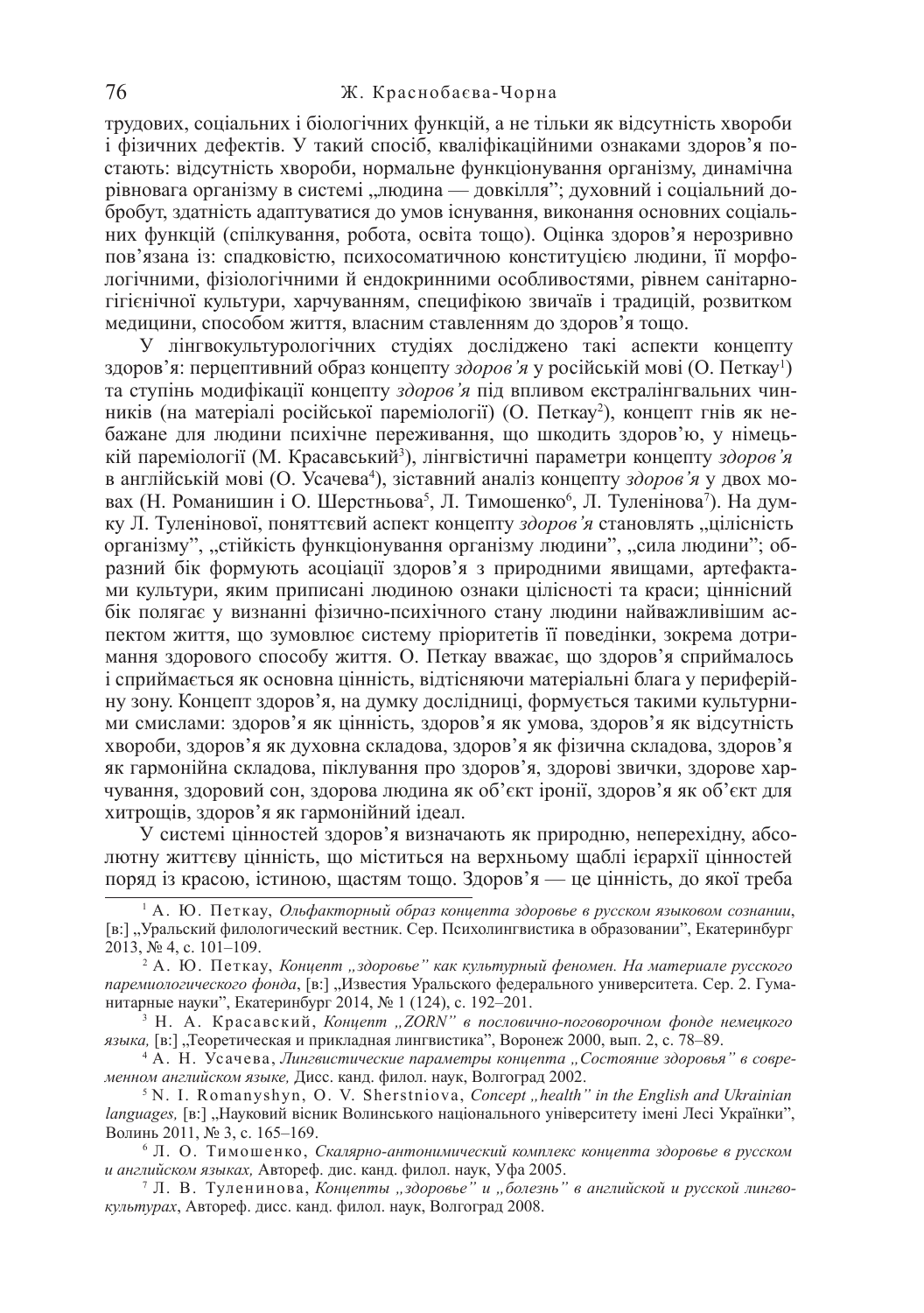прагнути, яка дає змогу людині повніше реалізувати свої очікування, задовольнити потреби, стати більш значимою для суспільства.

До специфічних ознак здоров'я як цінності зараховуємо: 1) здатність бути усвідомлюваним / неусвідомлюваним, вираженим / прихованим (латентним); більшість людей цінність здоров'я усвідомлюють лише тоді, коли воно перебуває під загрозою або втрачене; 2) двоїста сутність (здоров'я розглядають як засіб для досягнення інших життєвих цілей і як засіб прожити тривале і повноцінне життя). Останнє унаочнює наявність кількісної (тривалість життя, що зумовлена відсутністю хвороби) та якісної (реалізація творчого потенціалу) характеристики цінності здоров'я.

У науковій літературі виділяють такі рівні цінності здоров'я: *фізіологічний* первинне / вихідне здоров'я (спадкоємність), здоров'я як саморегуляція функцій організму, оптимальне протікання фізіологічних процесів (здоровий спосіб життя, відсутність шкідливих звичок); *соціальний* — здоров'я як соціальна активність і запитуваність, адаптація, добробут (упевненість у завтрашньому дні, наявність житла, роботи, сприятливі умови праці й побуту, кар'єрне зростання, гідна заробітна плата, здатність відпочивати згідно зі своїми бажаннями, можливість підтримувати близьких, відчуття потрібності для суспільства, тобто соціальні зв'язки і міжособистісні стосунки); *психологічний* — здоров'я як гармонія психічних процесів і функцій, заперечення хвороби під час її подолання; духовний — здоров'я як мислення і пізнання, позитивна емоційна та когнітивна самооцінка (здатність жити у згоді з собою, рідними й іншими членами суспільства, адекватно визначати своє місце). У філософському аспекті, на думку Ю. Хрустальова, центральним є духовний складник здоров'я: саме від духовного стану залежить формування відповідального ставлення до власного здоров'я; духовне здоров'я виражає стан суб'єктивного добробуту та ступінь суб'єктивізації здоров'я<sup>8</sup>. Людина стає суб'єктом власного здоров'я, від її волі залежить те, які вона буде створювати і як буде використовувати техніки продукування здоров'я. На перший план висунуто здатність самостійно контролювати та нести відповідальність за власне здоров'я. Безперечною є теза про те, що рівні здоров'я взаємопов'язані.

У статті детальному аналізу підлягатимуть фізіологічний і психологічний рівні здоров'я. Соціальний і духовний рівні цінності здоров'я визначають зв'язок здоров'я з іншими цінностями: щастя, родина, розум, робота, гроші, їжа, кар'єра, свобода тощо.

Опис специфіки цінності здоров'я у фраземіці здійснюємо за допомогою методу параметричного аналізу семантичної структури фраземи, запропонованого В. Зиміним<sup>9</sup>, з акцентуалізацією оцінного й емотивного макрокомпонентів і базового методу ідеографічної лінгвістики, методу тематичних полів<sup>10</sup>, тобто через фраземосемантичні поля (далі ФСП) — фраземосемантичні групи (далі ФСГ) — фраземосемантичні підгрупи (далі ФСПГ), де ФСП постає сама цінність здоров'я, ФСГ — елемент фраземної аксіологічної опозиції, а ФСПГ інтерпретуємо як сукупність фразем, об'єднаних диференційною семою, що пов'язує їх опозитивними відношеннями схожості або протиставлення.

<sup>&</sup>lt;sup>8</sup> Ю. В. Хрусталев, Здоровье человека как проблема философии, [в:] "Экономика здравоохранения" 2003, № 8, с. 5–12.

<sup>&</sup>lt;sup>9</sup> В. И. Зимин, Оценочно-эмотивная амбивалентность фразеологических единиц в со- $\epsilon$ ременном русском языке, [в:] "Слово: фольклорно-диалектологический альманах: Языкознание", Москва 2005, вып. 3, с. 5.

<sup>&</sup>lt;sup>10</sup> Ж. В. Краснобаєва-Чорна, Сучасна фразеологія: класифікаційні параметри фразеодогічних одиниць, Словник фразеологічних термінів, Донецьк 2012, с. 90–105.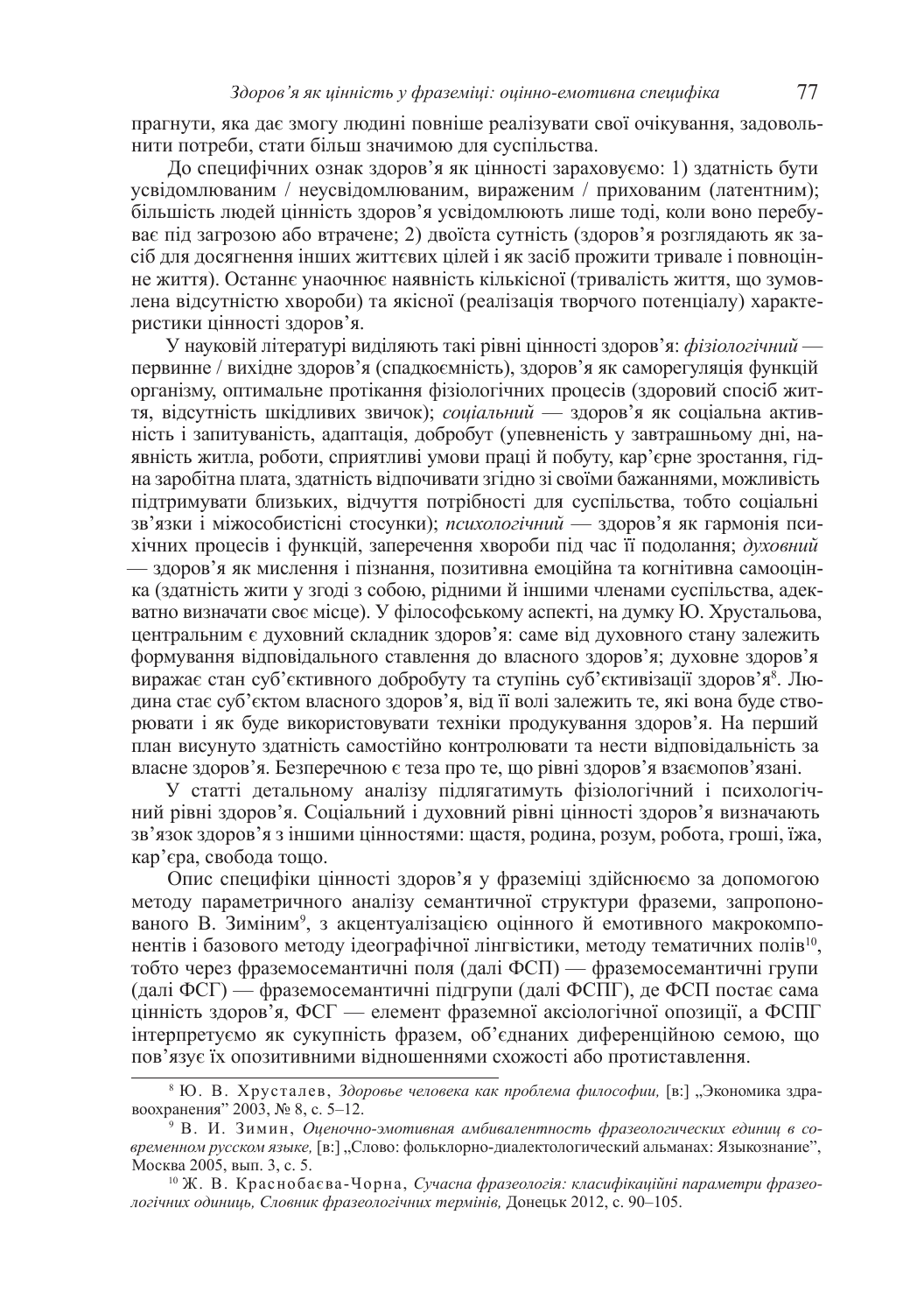У фраземіці цінність здоров'я виражена такими аксіологічними опозиціями: "здоровий — фізично нездоровий" (фізіологічний рівень) і "здоровий психічно нездоровий" (психологічний рівень); "здоровий спосіб життя — шкідливі звички" (фізіологічний рівень). Під фраземною аксіологічною опозицією (далі ФАО) розуміємо єдність двох блоків, репрезентованих фраземами: перший становлять фраземи, семантика яких корелює з конвенційними цінностями, а другий — фраземи, семантика яких корелює з конвенційними нецінностями: здоров'я (оцінка "уважай, що це «добре»") і нездоров'я як захворювання або шкідливі звички (оцінка "уважай, що це «погано»"). Відповідно, оцінний макрокомпонент традиційно розглядають у семантичному діапазоні "добре погано". Опрацьована у роботі структура цінності здоров'я має вигляд: 1) ФАО "здоровий — фізично нездоровий" (ФСГ "Фізично здоровий" (ФСПГ "У розквіті фізичних сил", ФСПГ "Здоровий на вигляд", ФСПГ "Добре себе почувати", ФСПГ "Одужати", ФСПГ "Сприяти одужанню, виліковувати", ФСПГ "Повернутися до свідомості після непритомності", ФСПГ "Виводити із стану непритомності") і ФСГ "Фізично нездоровий" (ФСПГ "Фізично слабкий", ФСПГ "Хворобливий вигляд", ФСПГ "Худий, виснажений", ФСПГ "Хворіти, бути виснаженим", ФСПГ "Погано себе почувати", ФСПГ "Бути безнадійно хворим", ФСПГ "Наслідки хвороби", ФСПГ "Висока температура", ФСПГ "Головний біль", ФСПГ "Доводити до хвороби", ФСПГ "Втрачати свідомість, перебувати у стані запаморочення", ФСПГ, Втрачати здатність нормально бачити", ФСПГ "Недочувати")); 2) ФАО "здоровий — психічно нездоровий" (ФСГ "Психічно здоровий" і ФСГ "Психічно нездоровий"); 3) ФАО "здоровий спосіб життя — шкідливі звички" (ФСГ "Здоровий спосіб життя" і ФСГ "Шкідливі звички" (ФСПГ, Пиячити, виявляти пристрасть до алкогольних напоїв", ФСПГ, Стан сп'яніння, напідпитку", ФСПГ "П'яний, сильно, до безпам'ятства", ФСПГ "Випити", ФСПГ "Напитися" і ФСПГ "Протверезитися, стати тверезим", ФСПГ  $\overline{H}$ ОХМІЛЛЯ")).

Розглянемо ФАО "здоровий — фізично нездоровий", що подана ФСГ "Фізично здоровий" і ФСГ "Фізично нездоровий".

У сферу оцінки потрапляють такі властивості денотата:

1) міцність здоров'я ([*i* (ще й)] довбнею (поліном) не доб'єш, ірон.; рос. здо $po$ <sup>*β*</sup> *κακ δωκ; Him. gesund (abo stark) wie ein Bär*  $d$ *<i>am.; eine Bärennatur haben);* 

2) фізичні сили (у самому соку; саме в соку; у формі; цвісти як мак; у цвіті  $\int \pi i m$  (ФСПГ, У розквіті фізичних сил"));

3) виснаження (валити (звалювати, валяти) / звалити з ніг (2); валитися (падати) від вітру; валитися (падати) / звалитися з ніг; ледве (ледве-ледве) ди $x$ ати (1); ледве (насилу) душа держиться (тримається) в тілі; лежати в не- $\partial y_3i$ ; лежати пластом; лежати трупом; як (мов, ніби і т. ін.) вичавлений ли*мон; ледве совати ногами (ноги) (2); труситися (тіпатися, тремтіти* і т. ін.) *як* (мов, ніби і т. ін.) у пропасниці; рос. как [будто, словно, точно] свинцом надита (налиты) (ФСПГ, Хворіти, бути виснаженим"));

4) безнадійна хвороба (на ладан дихати (1); не жилець (не житець) [на  $\mu_0$ ьому світі]; лежати на смертному (смертнім) ложі (одрі), книжн., уроч. (1);  $\delta$ бома ногами вже в могилі; облягти (бути, лежати і т. ін.) на смертній постілі,  $3a$ *ст*,; прясти на тонку (на тонке) (1); три чисниці до смерті (до віку) (ФСПГ "Бути безнадійно хворим"));

5) хвороба як причина певного стану людини (валитися (летіти, пада*mu)* з рук; голова [iде (ходить)] / [пішла (заходила)] обертом (кругом, ходором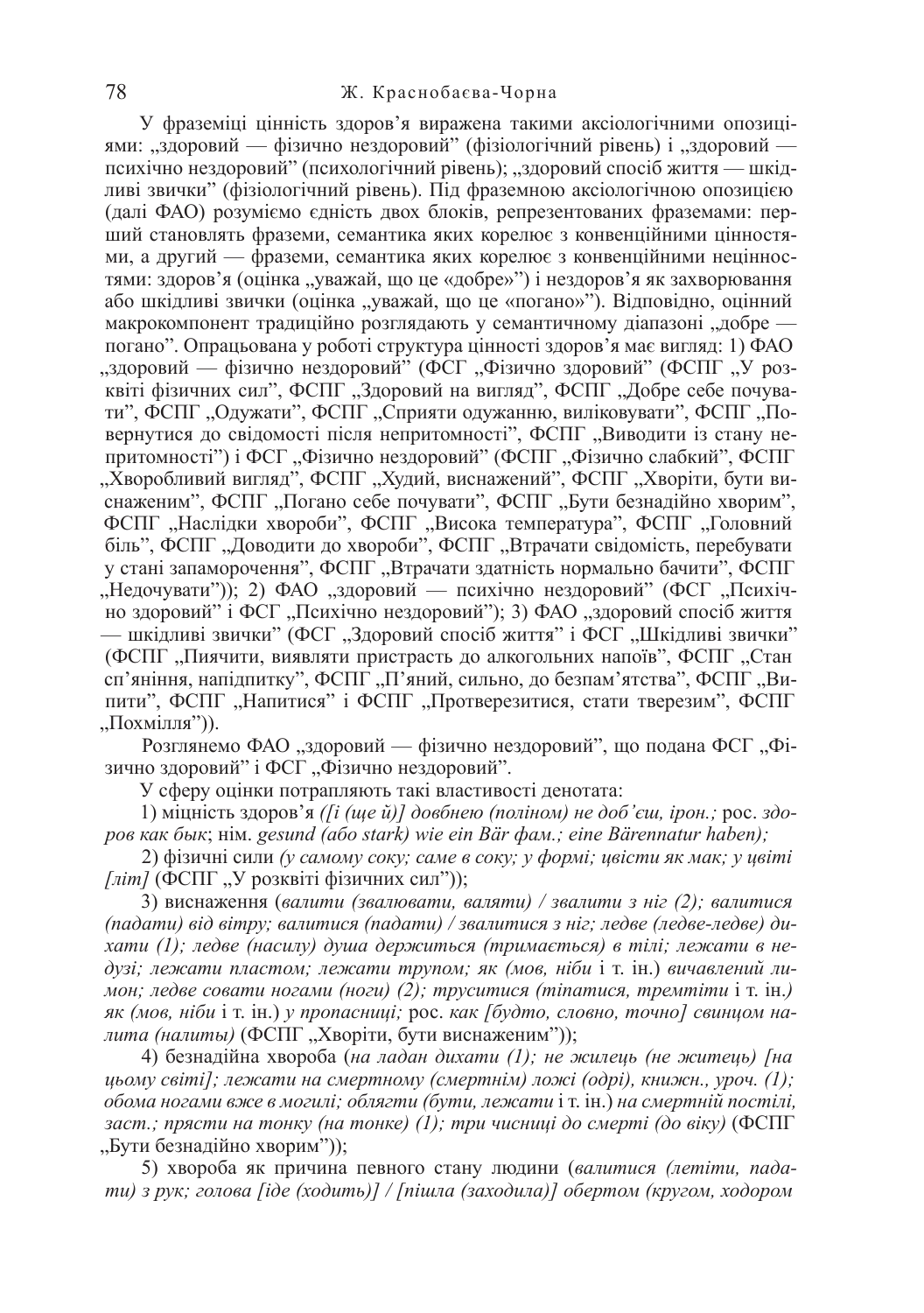$i$  т. ін.); дрижаки пробирають (беруть, хапають і т. ін.) / пробрали (взяли, вхо*nuли*  $i$  т.  $i$ н.); *дрижаки пробігають (ходять) / пробігли (пішли) по спині (по шкі* $pi$ , *no miny* i т. iн.); дрож пробирає (проймає, пробиває i т. iн.) / пробрав (про- $\tilde{u}$ няв, пробив і т. ін.); дрож пробігає / пробіг по спині (по тілу, поза спиною  $i$  т. ін.); танути / станути як (мов, ніби і т. ін.) свічка (віск [на сонці]); ледве (ледь) триматися (держатися, стояти) на ногах; туман у голові; у голові ту- $M$ аніє (туманиться); ледве (ледь, насилу) тягти (тягнути, тягати, волочити i т. iн.) ноги); рос. ноги не держат; едва [чуть, еле, насилу, с трудом] ноги воло*чить* [передвигать, таскать, тянуть]; едва на ногах стоит (1); (ФСПГ, "Наслідки хвороби"));

6) фізична слабкість (дмухни *і розсиплеться (похилиться, полетить*  $i$  т. ін.); ледве (ледь, тільки) живий (та теплий]; ні живий ні мертвий; не могти [й] хати перейти; і муха крилом уб'є кого, ірон.; як (мов, неначе і т. ін.) не $x$ еивий (2); обсипає (осипає, сипле) / обсипало (осипало) морозом (дрижака- $\mu$ <sub>W</sub>) (1); рос. в глазах потемнело [помутилось, замутилось, позеленело] (ФСПГ "Фізично слабкий")). Одна сема 'нездоровий' презентована фраземою нім.  $s$ *chlecht beieinander sein, poзм.* 

У фраземіці зафіксовано таку систему вимірів, що характеризують фізіологічний рівень здоров'я / нездоров'я:

1) об'єктивні:

• температура тіла: вогнем (огнем, полум'ям) горіти (1); кидає / кинуло  $\alpha$  жар (пал) (3); обсипає (осипає) / обсипало (осипало) жаром ([гарячим] при*cком)* (1); палити вогнем (1) (ФСПГ, Висока температура");

• головний біль: голова розвалюється (лопається *і* т. ін.); як (мов, ніби i т. iн.) сови ночували в головi; нiм. der Kopf ist j-m wie Blei (ФСПГ "Головний  $\overline{0}$ іль");

• утрата свідомості, запаморочення, головокружіння: *одур бере (хапає)* /  $s$ зяв (ухопив) (2); у голові помутилося; помутніло / мутніє в очах; [аж (рідко бі- $\mu$ ий)] світ крутиться (вернеться, макітриться, колихається, *іде*) / закрутив $c$ я (завертівся, замакітрився, заколихався, пішов) обертом (перекидом, пере*кидьки, ходором i* т. *iн.*) *[в очах (перед очима)] (1); світ (в очах (перед очима)]*  $m$ ьмариться (темніє, меркне, мутиться) / потьмарився (потемнів, померк, по*мутився*) (1); *смеркло в голові* (ФСПГ "Утрачати свідомість, перебувати у стані запаморочення");

• параліч: рос. кондрашка хватил [стукнул], прост.; удар хватил;

• кашель: англ. *churchyard cough* ('сильний кашель, здебільшого сухотний, що вказує на наближення смерті');

побиття, наслідком якого є нездоров'я, синці: рос. живого места нет  $[He \space commot b]$  (1);  $p \epsilon \delta p a \space n \epsilon p c \epsilon \epsilon u m a m b$ , and *blue; beat the (living)*  $daylight(s)$  *out of smb.,*  $\forall x \in \mathcal{I}$   $\forall y \in \mathcal{I}$ .  $\exists y \in \mathcal{I}$  *and*  $\forall y \in \mathcal{I}$  *and*  $\forall z \in \mathcal{I}$  *and*  $\forall z \in \mathcal{I}$  *and*  $\forall z \in \mathcal{I}$  *and*  $\forall z \in \mathcal{I}$  *and*  $\forall z \in \mathcal{I}$  *and*  $\forall z \in \mathcal{I}$  *and*  $\forall z \in \mathcal{I}$  *and \forall z \in \math* 

• стан непритомності: *без пам'яті (4)*; причиною непритомності може бути нокаут, порівн., фразема англ. hear the birdies sing, амер. жарг.; побиття *(ɡɚɛɢɜɚɬɢ / ɡɚɛɢɬɢ ɩɚɦɨɪɨɤɢ (3));*

• нудота: рос. выворачивает наизнанку, прост.; нім. kriegt den Drehwurm, *розм, фам.;* 

2) суб'єктивні:

• camonoyyrrs: *Mamuca (Mamu cebe) capaso*, Him. gut beieinander sein, *posm. (1); auf dem Damm sein, розм.* (ФСПГ, Добре себе почувати") і *([хоч] живцем гинути (помирати); живим до бога (на небо) лізти / полізти (2); лізти / поліз-*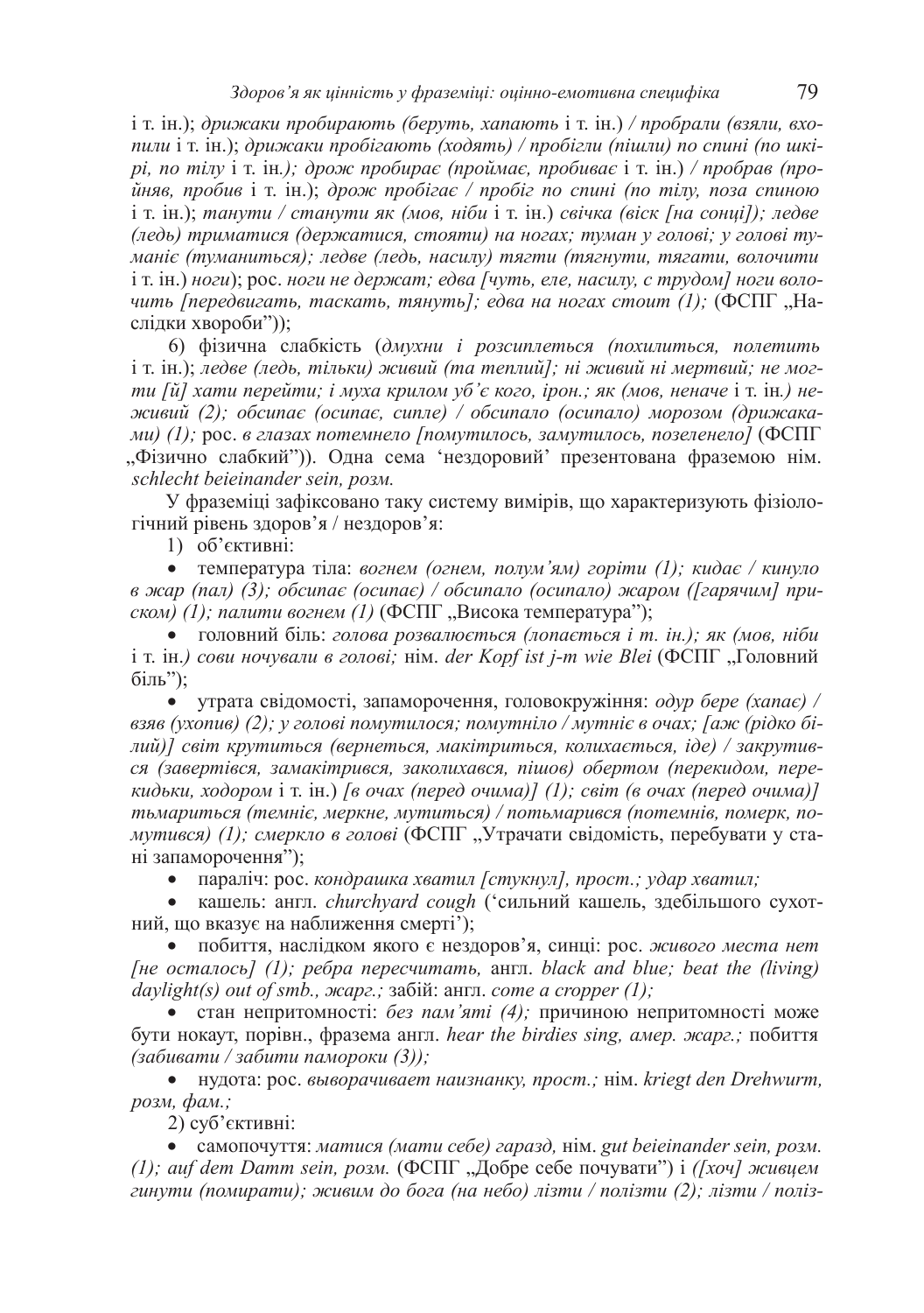*ти рачки (1)* через погане самопочуття; мало не трупом лягати; очі горять (па- $\mu$ дають) (1); не по собі (1); туман в (на) oчах (1); нім. wird j-m (ganz) blümerant, *розм., жарт.* (ФСПГ, Погано себе почувати");

• зовнішній вигляд: кров з молоком; міцно збитий; як мак цвіте (про*ų* $\alpha$ *éimaє, розцвітає* і т. ін.); *на ногах* (3); як штик (1), рос. кровь с молоком (1) (ФСПГ "Здоровий на вигляд"); як (мов, ніби і т. ін.) з хреста знятий; як (мов, *наче i т. i*н.) *з воску (iз гincy) вилiплений; як (мов, немов i т. iн.) з воску злiплений*; [аж] мінитися / перемінитися в лиці (на лиці, на обличчі і т. ін.); лиця нема (немає, не знати, не було) / не стало; [нема (не було)] ані (ні, і) кровинки; *як* (мов, ніби і т. ін.) землею (пилом) припасти / припадати; спадати / спасти *3* лиця (на лиці, на виду); рос. < ни> кровинки в лице нет [не осталось]; краше  $\alpha$  *εροδ κπαδγm*; англ. look like smth. the cat has brought in, розм. (ΦCIIΓ, Хворобливий вигляд"). Із нездоров'ям пов'язаний сірий колір обличчя, бліднота, худоба, із здоров'ям — рожевий колір і рум'янець;

неушкодженість: англ. alive and kicking, жарт.;

довголіття як показник гарного здоров'я: рос. мафусаилов век жить *(ɦɚɮɭɫɚɢɥɨɜ ɜɟɤ ɩɪɨɠɢɬɶ [ɨɬɠɢɬɶ]); ɦɚɮɭɫɚɢɥɨɜɵ ɝɨɞɚ [ɥɟɬɚ] ɠɢɬɶ (ɦɚ-* $\phi$ усаиловы года [лета] прожить).

Детальніше зупинимося на такому показнику нездоров'я людини, як худоба, що у фраземіці безпосередньо пов'язана із семою 'виснажений': *живіт npucox до спини (до хребта); аж кістки торохтять; [самі (тільки)] кістки та uwipa* (*иwypa*); лантух (мішок) із кістками (з маслаками), ірон.; як (мов, наче  $i$ т. iн.) мощі (2); ходячий (живий) мрець (мертвець) (1); тільки очі ростуть; пе*penacmucя на смик (на сухар); показувати / показати [свої] ребра; [аж] ребра*  $c$ вітяться; світити ребрами; як (мов, ніби і т. ін.) скапувати свічкою; спадати / спасти з тіла (в тілі, на тілі); стягнутися на нитку; одна (тільки) тінь за*лишилася; як (мов, ніби* і т. ін.) *тріска (2); хребет чухати через живіт, жарт.* (ФСПГ "Худий, виснажений").

Різновидом фізіологічної хвороби людини постають фізичні вади. У фраземіці відображені фізичні вади людини, пов'язані з органами зору й слуху: *страmumu oчi* (осліпнути), *[аж] в очах рябіє (2); туман в (на) очах; свічки в очах*  $\beta$ асвічуються (стають) / засвітилися (стали), англ. (as) blind as a bat (ФСПГ "Утрачати здатність нормально бачити"), порівн.: нім. *scharfe Augen haben* ('гострий зір'); позакладало вуха, згруб. ('утратити слух'); глуха тетеря, зневажл.; *myгий на вухо; рос. myг [крепок] на ухо; туговат на ухо (ФСПГ "Недочува*ти"), голосом: рос. *спадать с голоса* ('ставати безголосим'); ногами: англ. *(as)*  $a$  bandy as a bandicoot, австрал. розм. ('кривоногий').

Відсутність захворювань, засвідчена медичним оглядом, передається фраземою англ. *a clean bill of health.* За здоров'я можна випити (нім. Bescheid tun *(або trinken)*) і виголосити тост (нім. wohl bekomm's!).

У дослідженні зафіксовано процеси медикалізації здоров'я та маніпулювання здоров'ям, порівн.: рос. валить [сваливать] с ног (свалить с ног) (ФСПГ "Доводити до хвороби"); *прийти / приходити в себе* (ФСПГ "Повернутися до свідомості після непритомності") і приводити / привести до пам'яті (до тями, до притомності і т. ін.) (1) (ФСПГ, Виводити із стану непритомності"); вийти  $(\alpha \alpha)$  *з* того світу; вставати (підводитися) / встати (підвестися)  $\overline{3}$  *ліжка; повертатися* / повернутися до життя; стати (встати, звестися, *niднятися* і т. ін.) / ставати (зводитися, підніматися і т. ін.) на [свої (влас- $Hi, pi\varepsilon I}$  *Hozu* (2); рос. *набраться сил*; англ. *all right (3); Him. ist über den (або*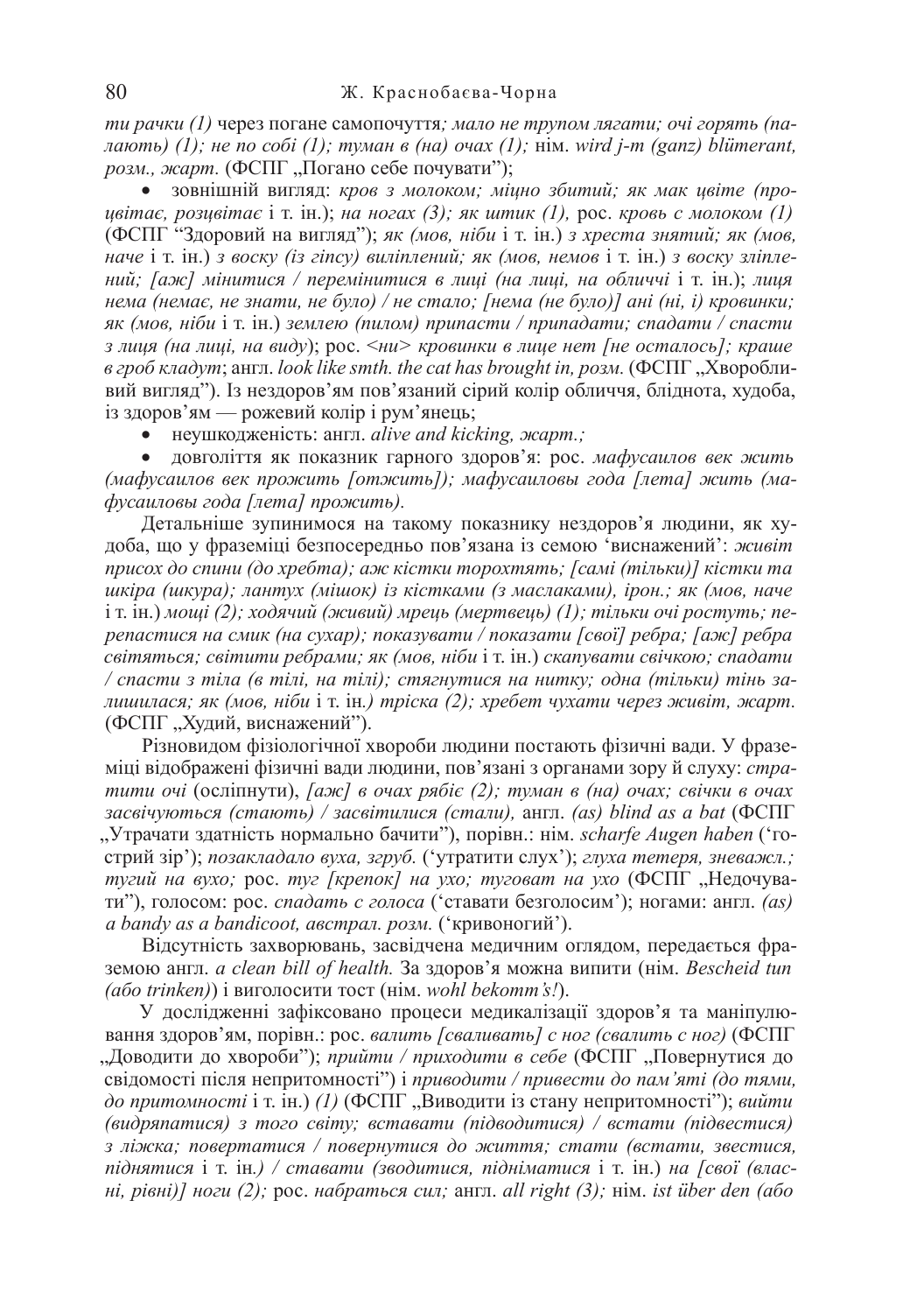*dem) Berg, posm. (1); wieder auf dem Damm sein ( wieder auf den Damm kommen), poзм.* (ФСПГ "Олужати") і піднімати (підіймати, зводити і т. ін.) / підняти (пі- $\delta$ *дійняти, звести* і т. ін.) на ноги (3); повертати / повернути до життя (2); по- $\alpha$ *kaвити на ноги (2); poc. возвратить к жизни; нім. auf die Beine bringen, розм. (2); wieder auf den Damm bringen, розм.* (ФСПГ "Сприяти одужанню, виліковувати"). У фраземіці зафіксований випадок, коли хвороба зникає одразу, безслідно: рос. как рукой сняло.

Фраземна аксіологічна опозиція "здоровий — психічно нездоровий" реалізується ФСГ "Психічно здоровий" і ФСГ "Психічно нездоровий".

ФСГ "Психічно здоровий" формують фраземи рос. в полном [здравом, *твердом] рассудке; в своем уме. Гарний настрій засвідчує нормальний психіч*ний стан людини (рос. воспрянуть духом).

Психічне нездоров'я може виражатися втратою здатності розумно мислити: втрачати (тратити) / втратити (стратити) розум (1); позбутися клеп*ки*; як (мов, неначе і т. ін.) розум розгубити; рос. потерять рассудок; лишиться ума (1); ум за разум заходит. Однією з причин постає старість, порівн.:  $po$ с. выживать из ума; впадать в детство.

У ФСГ "Психічно нездоровий" наявні семи 'психічно хворий' і 'божевільний': в голові кебета догори дриґом стала; з кіндратиком у голові; зійти / сходити з ума (з розуму, з глузду) (1); з глузду (з розуму) з'їхати (зсунутися, спас*ти* i т. iн.); прибитий [ще] на цвіту; рішитися (позбутися) розуму (ума, глуз- $\partial y$ ); не при своїх; Гяк (мов, неначе і т. ін.)] не при собі (2); [не] в своїй сорочці *(ɥɶɨɥɿ), ɮɚɦ.; ɫɩɚɫɬɢ (ɫɩɥɢɫɬɢ) ɡ ɪɨɡɭɦɭ; ɫɬɪɚɬɢɬɢɫɹ ɪɨɡɭɦɭ;* ɪɨɫ. *ɬɪɨɧɭɬɵɣ*  $y$ мом [мозгами]; англ. (as) balmy (barmy aбо mad) as a bandicoot, австрал. розм.; *round the bend, poзм.; be off one's chump.* Розумову неповноцінність, розумове  $\delta$ бмеження людини передають фраземи: без царя (без царька) в голові; несповна *poзуму; не при своєму (при своїм) розумі (умі); умом убогий; рос. богом убитый;* Him. nicht bei Besinnung sein; (wie) mit Blindheit geschlagen sein (2). Фразема англ. *Colney Hatch* позначає заклад, у якому лікують психічнохворих (у 1 зн.), і божевілля як психічне захворювання (у 2 зн.). Дивакувату людину також інтерпретують у фраземіці як психічно нездорову, порівн.: мішком з-за рогу вда $p$ ено (вдарили); рос. не все дома; англ. *а queer bird, розм.* До виявів тимчасових психічних розладів належать душевний біль (рос. сердие кровью облилось) і відсутність душевної рівноваги (рос. выбивать [вышибать] из седла; сам не свой).

Спосіб життя — це показник того, як людина зреалізовує умови життєдіяльності для свого здоров'я. Під здоровим способом життя розуміють індивідуальну систему поведінки людини, спрямовану на збереження й укріплення власного здоров'я. Умовно цей процес можна поділити на два напрями: 1) активні дії людини з формування та покращення власного здоров'я (фізичне виховання, закалювання, раціональне харчування, дотримування гігієнічних норм, режиму дня тощо); 2) прагнення людини уникнути дії чинників, що шкодять здоров'ю (паління, наркоманія, вживання спиртних напоїв, безпечна поведінка). Негативний вплив на здоров'я здійснюють шкідливі звички, що в українській фраземіці репрезентовані палінням (козяча (козина) ніжка; нім. *in Brand stecken (2)*) i вживанням спиртних напоїв (зелений змій, адамові сліз*ки*, жарт.). Це зумовило формування ФАО "здоровий спосіб життя — шкідливі звички".

У ФАО "здоровий спосіб життя — шкідливі звички" спостерігаємо абсолютну асиметрію в бік негативної оцінки. Так, у сферу оцінки потрапляють такі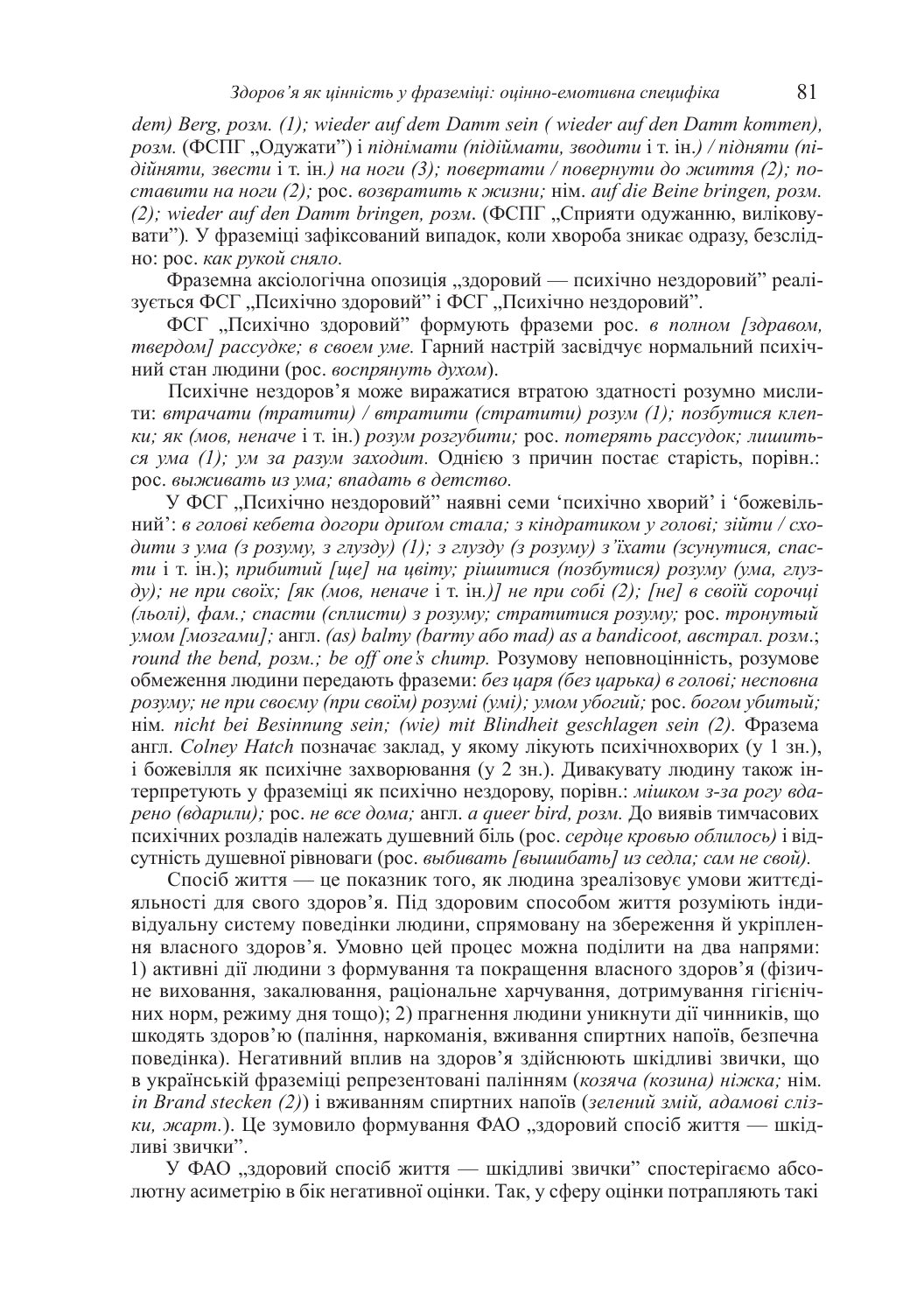властивості денотата: 1) пияцтво, виявлення пристрасті до спиртних напоїв (в горілці киснути, несхв.; молитися скляному богові (богу), жарт.; синій ніс,  $x$ карт.; полоскатися в горілці (у вині); припадати до горілки (до чарки, до пляш*ки*  $i$  т.  $\overline{ii}$ ,  $\overline{ii}$ , *не розминатися* / *не розминутися з чаркою, жарт.; з кругу (з пуття) cnumucя; ударитися в горілку (до горілки); англ. go on a bend, жарг.; рос. пить как бочка* (ФСПГ "Пиячити, виявляти пристрасть до алкогольних напоїв"); 2) стан сп'яніння, що поєднується із семою 'весело' (бити / ударити в голову;  $s$ *emynamu* /  $s$  *ecmynumu*  $s$  *zonosy; nid zpadycom, pidue nid zpadycamu, жарт.;*  $\partial$ жмелі гудуть у голові, несхв.; в очах замигтіли (замиготіли) [білі (веселі, грайливі і т. ін.)) метелики; з п'яних очей; лика (лик) не в'яже; лізти / полізти рачки *(1)* через сп'яніння; під мухою, жарт.; з п'яних очей; [аж (рідко білий)] світ  $k$ рутиться (вернеться, макітриться, колихається, *ide)* / закрутився (завертів $c$ я, замакітрився, заколихався, пішов) обертом (перекидом, перекидьки, ходо*pom* i т. iн.) [в очах (перед очима)] (3); ударити / ударити в голову (2); хміль б'є (ударяє) / ударив у голову; хміль бродить у голові; хміль розбирає / розібрав; під *xмільком, жарт.; за чаркою; під чаркою; язик заплітається; рос. под шафе; nod градусом, nod мухой; англ. get a bit on, розм. (1); in one's cups (ФСПГ "Стан* сп'яніння, напідпитку")); 3) сильно п'яний (в дим, зневажл. (1); як дим; в дризг.  $\beta$ *Hеважл.; до зеленого (блакитного) змія; з копита (з копит) (2); як ніч (2); у* свинячий писк, зневажл., фам.; ні рак ні жаба, жарт.; ударило в памороки; як *(мов. ніби* і т. ін.) *хлющ (хлюща) (2); як чіп; до чортиків, фам. (2); рос. в стельку*; едва на ногах стоит (2); под хмельком (хмелем); во хмелю; англ. go to bed in  $one's$  boots, *zpybo; be on a bender, posm.; Him. blau sein wie ein Veilchen, posm.,* жарт. (ФСПГ "П'яний, сильно, до безпам'ятства")).

У фраземіці розмежовано процеси "випити" і "напитися", порівн.: *переxuляти (перекидати) / перехилити (перекинути) чарку (по чариі), фам.; пополоскати / полоскати в роті (зуби, горло* і т. ін.), жарт.; промочити / промо*чувати горло (гортань); сірка смикнути, фам.; убити муху (чмеля); по чарці;* ɧɿɦ. *einen hinter die Binde gießen; einen (ɚɛɨ eins, ein Glas) über den Durst trinken, розм., жарт. (1)* (ФСПГ «Випити») і заливати / залити очі (вульг.) [горіл*кою*], закропити душу, ірон. (2); лизнути скляного бога, ірон., заст.; перебра $mu / n$ *еребирати через міру (через край); писати (виписувати) мисліте, жарт.;* англ. get (have aбo tie) a bag on, амер. жарг. (ФСПГ, "Напитися"). У цій групі фразем актуалізована сема 'напитися до галюцинацій': рос. до зеленого змия. Людину в стані сильного сп'яніння порівнюють із мертвою. Фразема нім. das Blaue *Kreuz* називає організацію (Блакитний Хрест), у якій лікують пияцтво. Випити можна для хоробрості, порівн.: нім. sich (D) Courage antrinken, розм.

Значно менша за обсягом ФСПГ "Протверезитися, стати тверезим": *хміль ɜɢɣɲɨɜ (ɜɢɥɟɬɿɜ, ɜɢɜɿɬɪɢɜɫɹ* ɿ ɬ. ɿɧ*.) / ɜɢɯɨɞɢɬɶ (ɜɢɥɿɬɚɽ, ɜɢɜɿɬɪɸɽɬɶɫɹ* ɿ ɬ. ɿɧ.)  $\beta$  голови; рос. хмель вылетел [выскочил, вышел] из головы [из башки]. Стан похмілля передають фраземи ФСПГ "Похмілля": англ. *cool one's coppers, розм.* ('похмелятися'); англ. *hot coppers, заст.* ('пересохле горло через похмілля').

В аналізованій групі фразем яскраво виражений емотивний макрокомпонент, що діє в контексті почуття-ставлення суб'єкта до позначуваного в діапазоні "схвалення — несхвалення". Зафіксовано такі когнітивні маркери емотивɧɨɫɬɿ ɜ ɫɥɨɜɧɢɤɚɯ: *ɡɧɟɜɚɠɥɢɜɟ, ɮɚɦɿɥɶɹɪɧɟ, ɠɚɪɬɿɜɥɢɜɟ, ɿɪɨɧɿɱɧɟ, ɜɭɥɶɝɚɪɧɟ, несхвальне, згрубіле,* 

Здоров'я постає інтегральним показником, складної взаємодії спадкоємних особливостей людини з природою та суспільством. Потреба в здоров'ї має все-